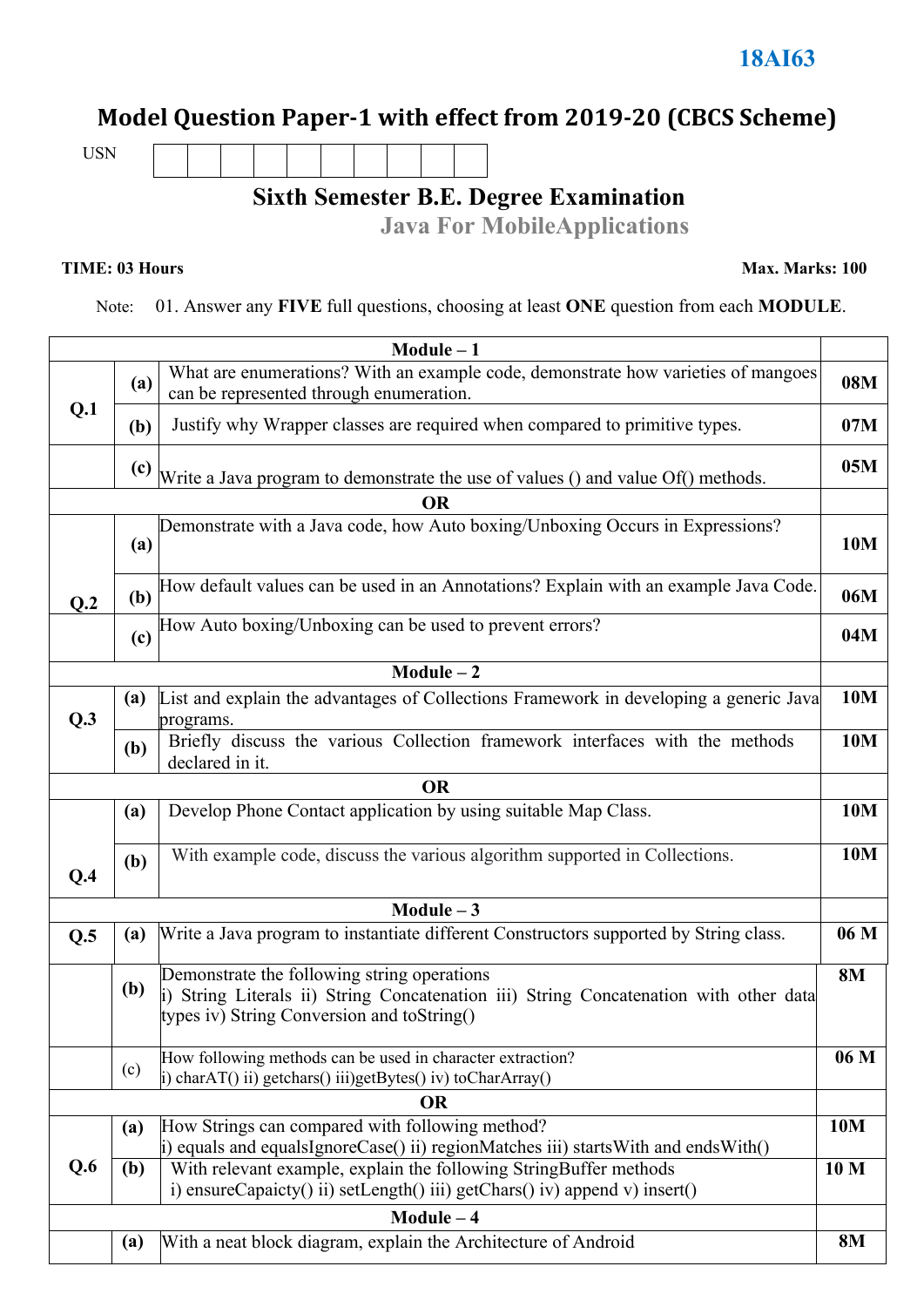## **18AI63**

| Q.7         | (b)                                                                                    | What is an Activity? With a neat diagram the explain the Activity life Cycle.       |     |  |  |  |  |
|-------------|----------------------------------------------------------------------------------------|-------------------------------------------------------------------------------------|-----|--|--|--|--|
|             | (c)                                                                                    | What are Intents? With a Java code, demonstrate how intents can be used to          |     |  |  |  |  |
|             | i) Switch between Activities                                                           |                                                                                     |     |  |  |  |  |
|             | ii) to start an activity for result                                                    |                                                                                     |     |  |  |  |  |
| <b>OR</b>   |                                                                                        |                                                                                     |     |  |  |  |  |
| Q.8         | (a)                                                                                    | 10M                                                                                 |     |  |  |  |  |
|             |                                                                                        | methods that are called when fragment transits from one state to another.           |     |  |  |  |  |
|             | (b)                                                                                    | Write a Java code to                                                                |     |  |  |  |  |
|             |                                                                                        | i) Pass Data Using an Intent Object                                                 |     |  |  |  |  |
|             |                                                                                        | ii) display a progress dialog                                                       |     |  |  |  |  |
| Module $-5$ |                                                                                        |                                                                                     |     |  |  |  |  |
|             | What are the different layouts available to design user interface of an Android<br>(a) |                                                                                     |     |  |  |  |  |
|             |                                                                                        | Applications? Justify the use of each layout.                                       |     |  |  |  |  |
| Q.9         | <b>(b)</b>                                                                             | Write a Java Code to build a Quiz Application by using RadioGroup Class. Consider a | 10M |  |  |  |  |
|             |                                                                                        | suitable view for designing the front end.                                          |     |  |  |  |  |
| <b>OR</b>   |                                                                                        |                                                                                     |     |  |  |  |  |
|             | With the relevant code snippet, explain the use of following views<br>(a)              |                                                                                     |     |  |  |  |  |
|             | i) Checkbox ii) ToggleButton iii) ImageButton iv) EditText                             |                                                                                     |     |  |  |  |  |
| Q.10        | (b)                                                                                    | Demonstrate how CRUD operations can be performed prgorammatically in Android        | 10M |  |  |  |  |
|             |                                                                                        | application                                                                         |     |  |  |  |  |